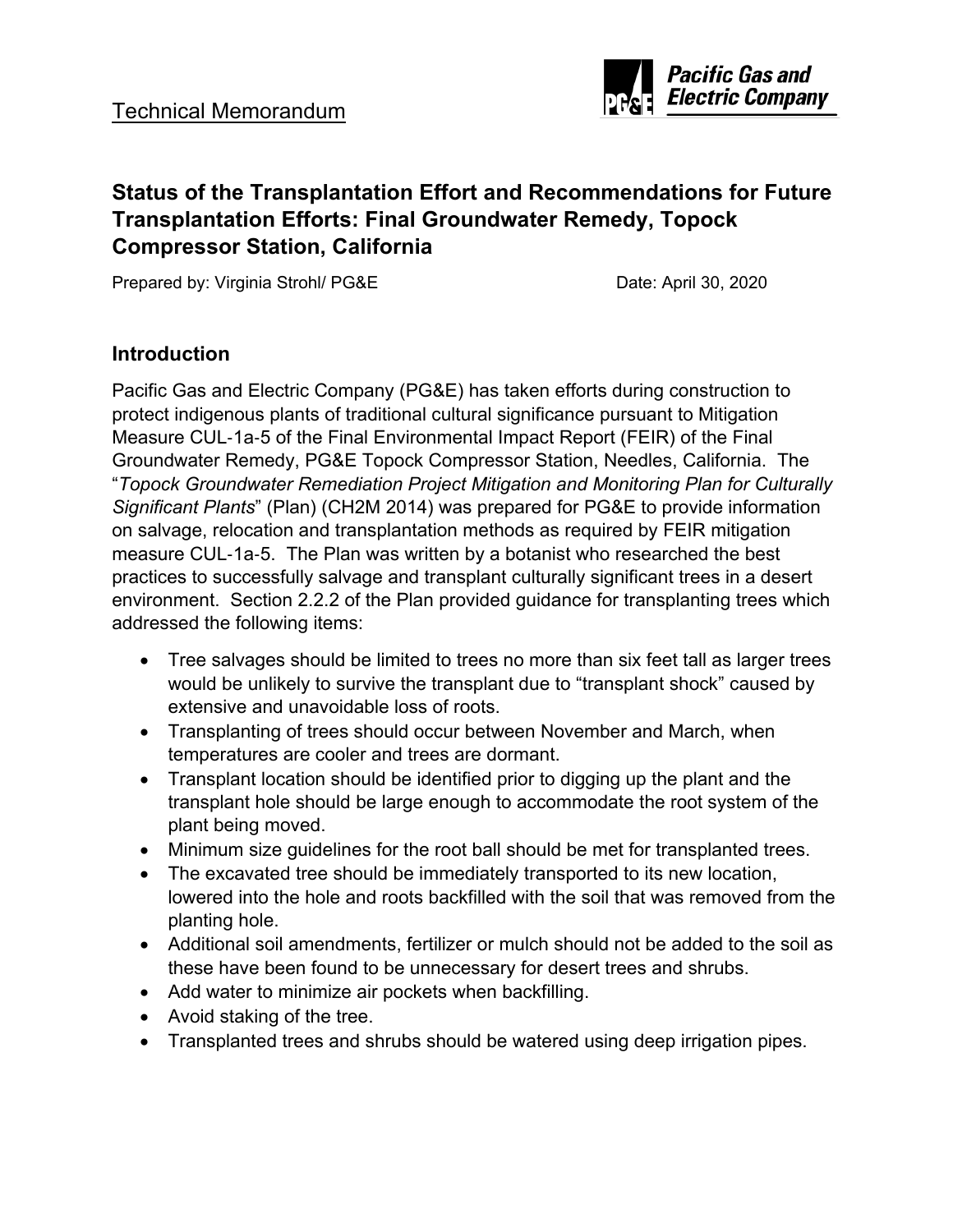• Water (1 quart) will be directly applied to seedlings once every week for the first eight weeks. Then irrigation pipes will be filled with 2 quarts every other week for 3 months after the initial watering.

# **Approach**

Transplanting of sensitive plants for the Topock Groundwater Remedy Construction Project occurred over two separate events in 2018: November 27 and 28 and December 19. Additionally, five cacti were transplanted on March 21, 2019.

The transplanting was monitored by biologists who assessed the initial condition of the plants being relocated from within construction zones prior to the transplant activities.

During the transplanting efforts, a total of 173 plants were transplanted including 146 blue palo verde (*Parkinsonia florida*), five desert smoke tree (*Psorothamnus spinosus*), 16 western honey mesquite (*Prosopis glandulosa* var. *torreyana*) and six beavertail cacti (*Opuntia basilaris*).

Of this total number of transplanted plants, only 88 plants (about 51 percent) were assessed to be suitable to survive transplant. PG&E decided in the field to transplant the remaining 85 plants that were assessed to be not suitable for transplant because it represented very little extra effort that could potentially result in additional surviving plants as these trees would otherwise be lost during construction.

All the transplants were placed within the Upland Revegetation Area located on the west side of National Trails Highway near the site of the former roadhouse. The planting site was formerly a leveled parking area. After the December 19 transplanting event, PG&E and its contractor initiated the roughly once-a-week watering program for the transplants. The watering schedule was adjusted to accommodate natural precipitation that was occurring periodically after the transplanting.

### **Preliminary Results**

A brief assessment of plant mortality conducted on April 22, 2019 indicated 33 plants (not including cacti) were barely alive as indicated by minor cellular life in the base of the tree. All leaves were dead or absent and branches were dead. For this reason, the survival rate of the transplants was considered to be near zero percent. Watering of the remaining 33 surviving plants continued weekly. A second brief assessment of the transplants conducted on August 22, 2019 indicated that 8 of the transplants were barely alive. Four of these were blue palo verde and four were 4 beavertail cactus. A third brief assessment was conducted on October 15, 2019 indicated that two green blue palo verde were barely alive and four beavertail cactus were alive with most stems hydrated and green.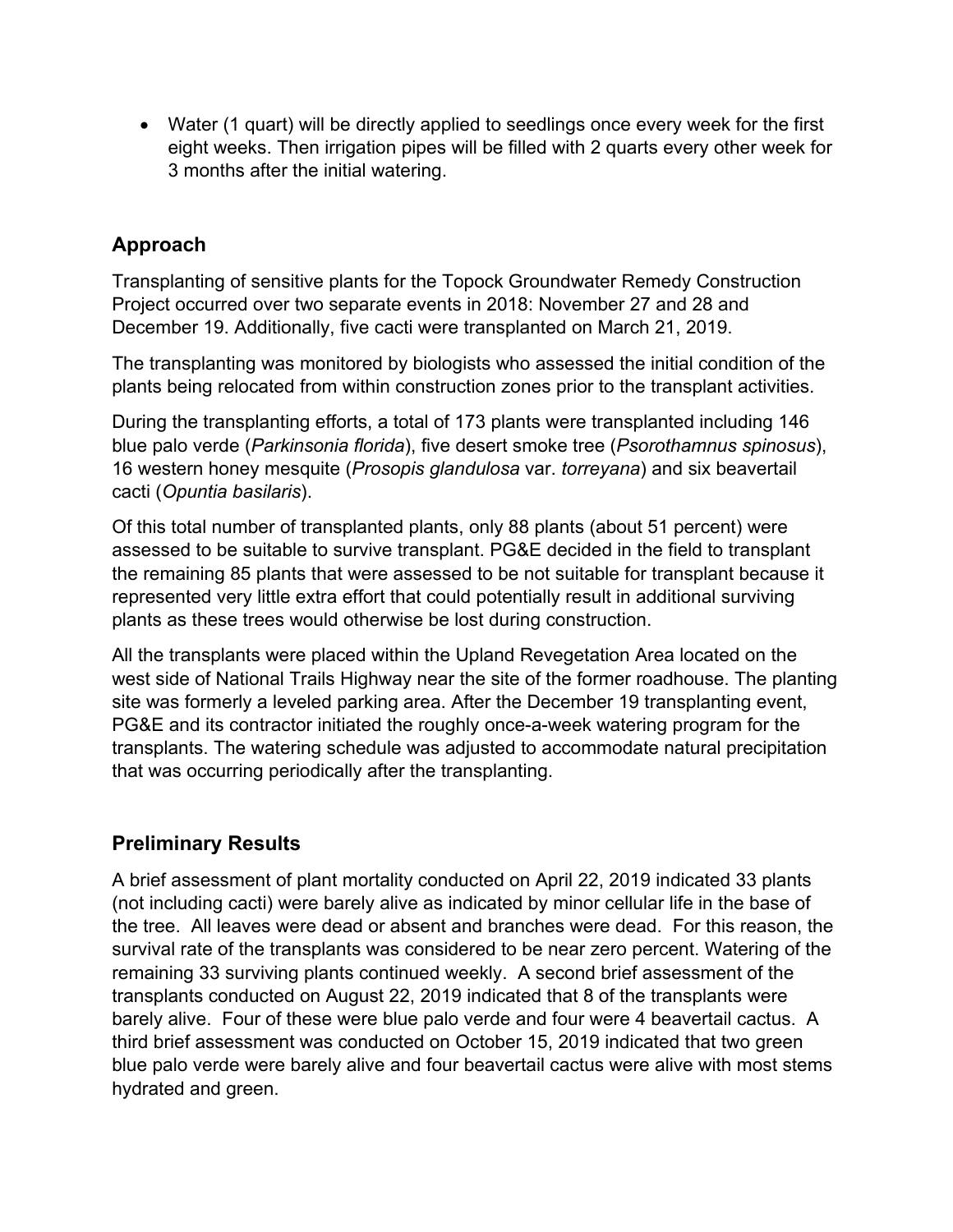# **Discussion**

PG&E and its contractors followed the transplanting protocol that was written in the Plan and approved by DTSC. The results of the transplanting effort indicate that implementation of the transplanting Plan was not successful. Considering the results of the transplantation effort, PG&E has conducted additional research and discovered new information that could improve future transplantation efforts.

#### Transplantation of Non-Transplantable Individuals

Some potential causes of high transplant mortality included the fact that many nonsuitable plants were transplanted. This decision to transplant these individuals was made in the field at the time of transplant because it was believed that there was relatively little extra effort involved. If any of those plants survived, it would be a positive outcome because they would have been otherwise removed as a part of project construction if left in place.

#### Transplantation of Mesquite in Arid Conditions Poses Challenges

During the transplant effort, it was noted that the tree roots for western honey mesquite and blue palo verde appeared to have very few fine roots and were predominantly characterized by a single or few large taproots. There were only a few instances where there was visible damage to the taproots from excavation and that was limited to the case of several of the larger transplants. Overall, smaller trees were removed without visible damage to the taproots. New research that PG&E has obtained recognizes that mesquite typically only develop a single or few large taproots in desert environments.

Mesquites are generally believed to be facultative phreatophytes (Heitschmidt et al.,1988). However, in the Mojave and the Sonoran deserts the rainfall is usually insufficient to provide adequate surface soil moisture for these trees to survive unless they have access to permanent underground water and hence resemble obligate phreatophytes under these conditions (Heitschmidt et al.,1988; Steinberg, 2001; Crampton et al., 2006). Even though the taproots on the majority of transplanted individuals appeared to be undamaged during salvage, the excavation itself may have injured the tap roots. Defective root systems have been shown to lead to poor growth, breakage and death especially root defects in the main tap root, major branch roots or both (Moore, 1983).

#### Success Dependent on Size of Transplant

PG&E identified new research favoring transplantation of stock around 5.9-11.8 inches with approximate 7.9 inch root system (Heitschmidt et al.,1988; Bainbridge, et al., 2001; Grantz, et al., 1998; Bainbridge, 1989). Most of the individuals transplanted during the 2018/ 2019 winter effort were over 12 inches tall.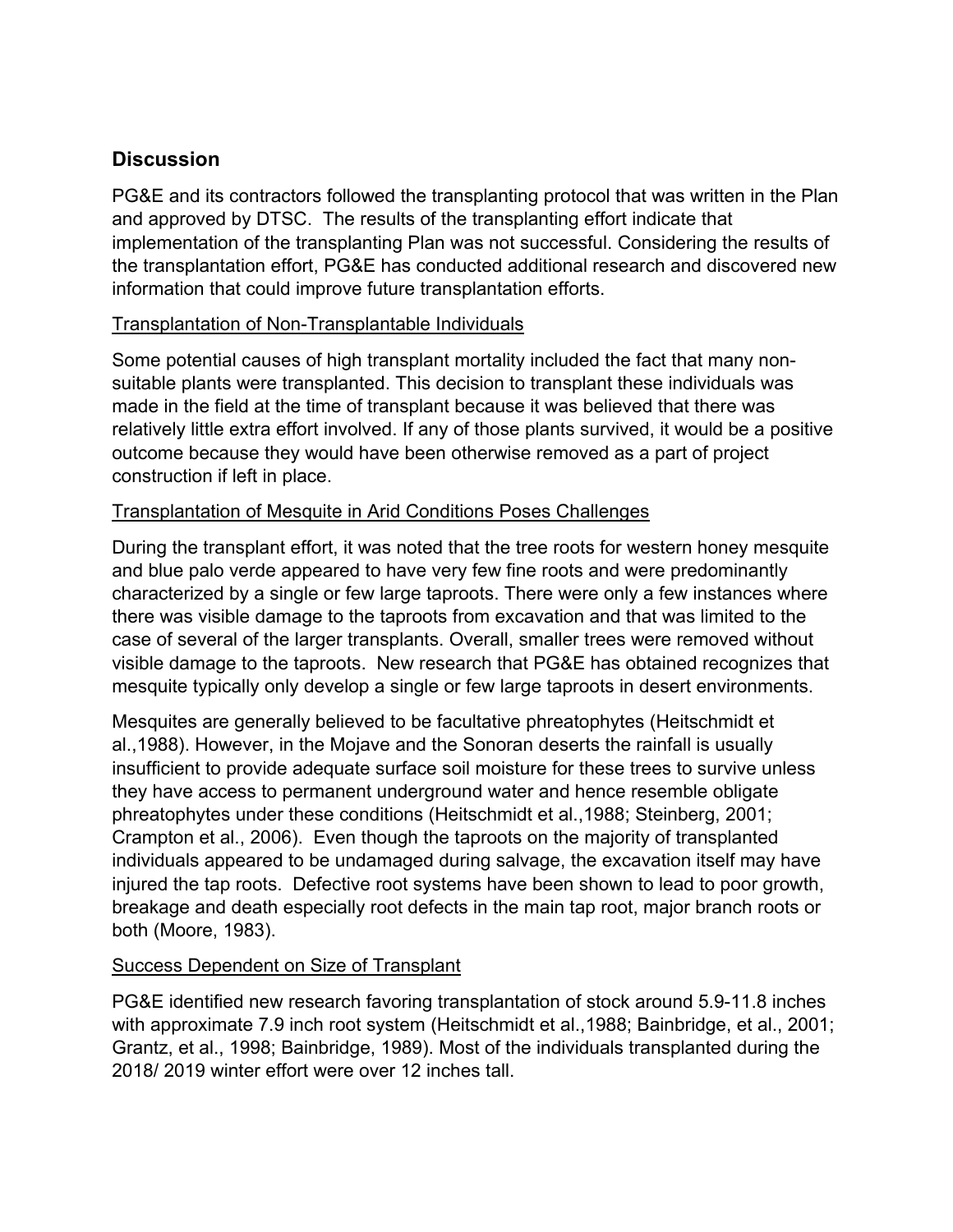#### Lack of Root Ball in Desert Soils

Another potential cause for high mortality may be related to the bare root transplant method that was defaulted to during transplant. It can be difficult to gather plants with a root ball in desert soils, which lose structure and fall apart when they are disturbed, so bare roots are inevitable without a much more involved process for isolating and preserving the root ball (e.g., boxing the soils before removing the plants). Minimum size guidelines for the root ball discussed in the Plan for transplanted trees were not obtainable in desert soils.

#### **Irrigation**

The Plan required watering of transplants to occur once every week for the first eight weeks and then watering every other week for 3 months after the initial watering. This protocol was based on research gathered from successful desert restoration projects where transplanted trees and shrubs used deep irrigation pipes.

Additional, new research indicates that maintaining adequate soil moisture during the first week after transplanting is crucial due to the limited root volume (Moore, 1983). Removal of supplemental water should be gradual as not to shock the tree (Moore, 1983). The once-a-week watering regime was likely insufficient to keeping the root zone moist enough for the plants to overcome initial transplant shock and become established.

### Timing

Research prior to the transplanting effort indicated that winter transplanting times, between November and March, were preferred when temperatures are cooler, trees are dormant, and irrigation demands are less. New research post-transplantation indicated that mesquite tree salvage had a lower success rate observed between October and March (Bainbridge, 1995) and that spring is the preferred time for transplanting desert trees.

# **Replacement Plantings for Failed Transplants**

The habitat restoration plans for the project address monitoring and adaptive management for transplanting of salvaged plants from within the construction areas. The Topock Groundwater Remediation Project Mitigation and Monitoring Plan for Culturally Significant Plants (Appendix A to the CIMP) (CH2M 2014) states the following: "*Trees and shrubs will be monitored for a minimum of 3 years and up to 5 years. If survivorship of tree and shrub transplants falls below 75 percent survival, additional plants will be added until survivorship and plant vigor goals are reached and maintained for at least one year."*

One plant will be planted for each of the required salvaged plants that did not survive transplant and monitored for a minimum of 3 years to ensure that the 75 percent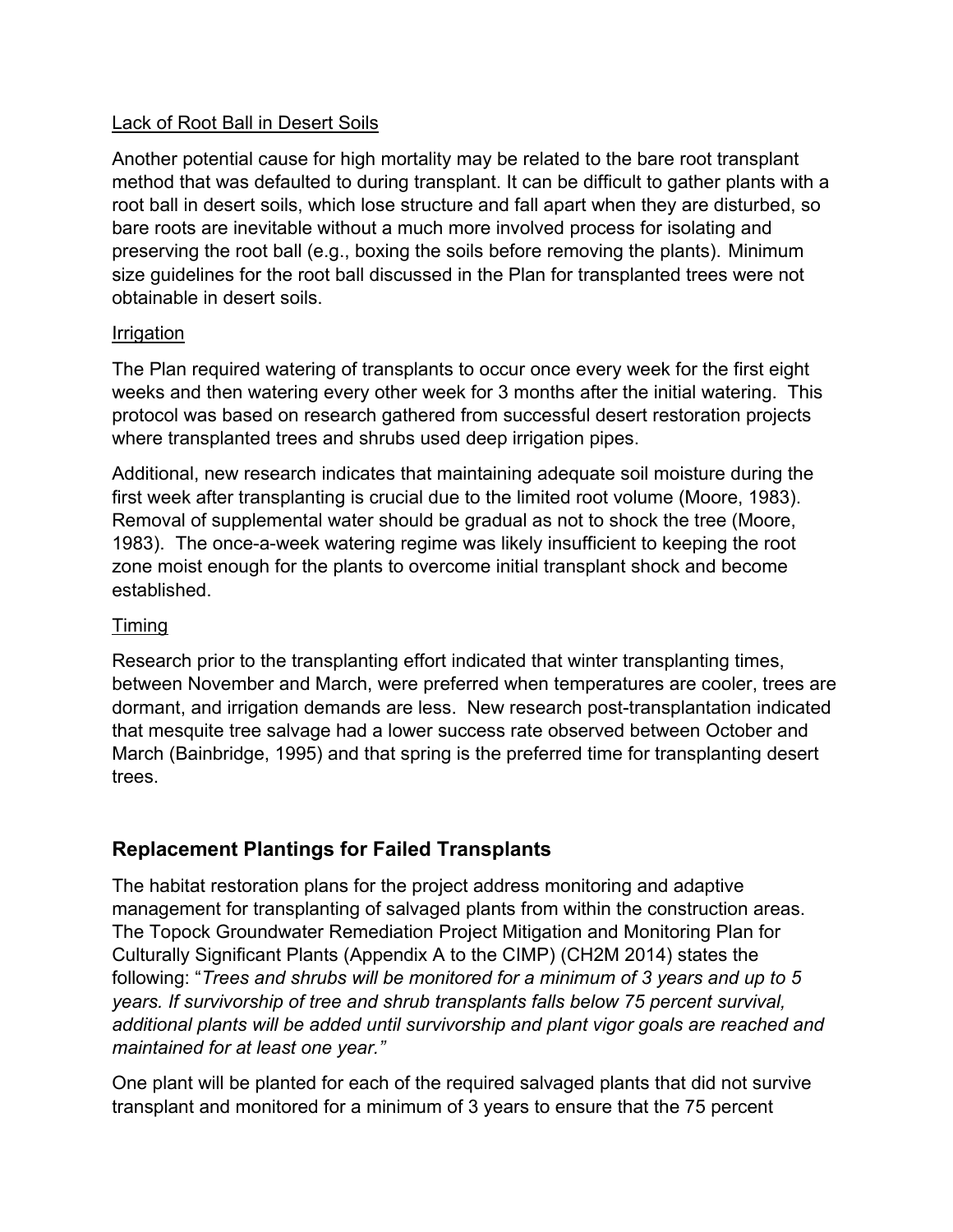survival is met. These plants will be propagated at a nursery from seeds collected from the site. Planting and monitoring of these plants will be combined with the replacement planting effort for protected plants that were removed during construction.

# **Future Transplants**

PG&E is recommending to incorporate the new information discussed in this memo into future transplanting efforts (or salvage attempts) for protected tree and shrub species. The new techniques to be added into the Plan would include:

- Salvaging individuals less than 11.8 inches only.
- Boxing of wetted soils around the rootball before transplant.
- Daily watering of transplanted individuals for the first week and then gradually reducing the watering to once a week.
- Transplanting the plants in the spring rather than the winter.

Additionally, PG&E would limit transplants to only suitable candidates. PG&E will continue to implement its rigorous minimization and avoidance measures to reduce the loss of protected plant species. Lessons learned from the 2018/ 2019 winter transplanting effort will be incorporated where appropriate to any replacement planting effort.

Efforts to salvage and transplant cactus species would still be implemented since there was success in the salvage and transplant of these species. Watering tubes from existing site of failed transplants will be removed and stored at the construction headquarters for later use with future plantings.